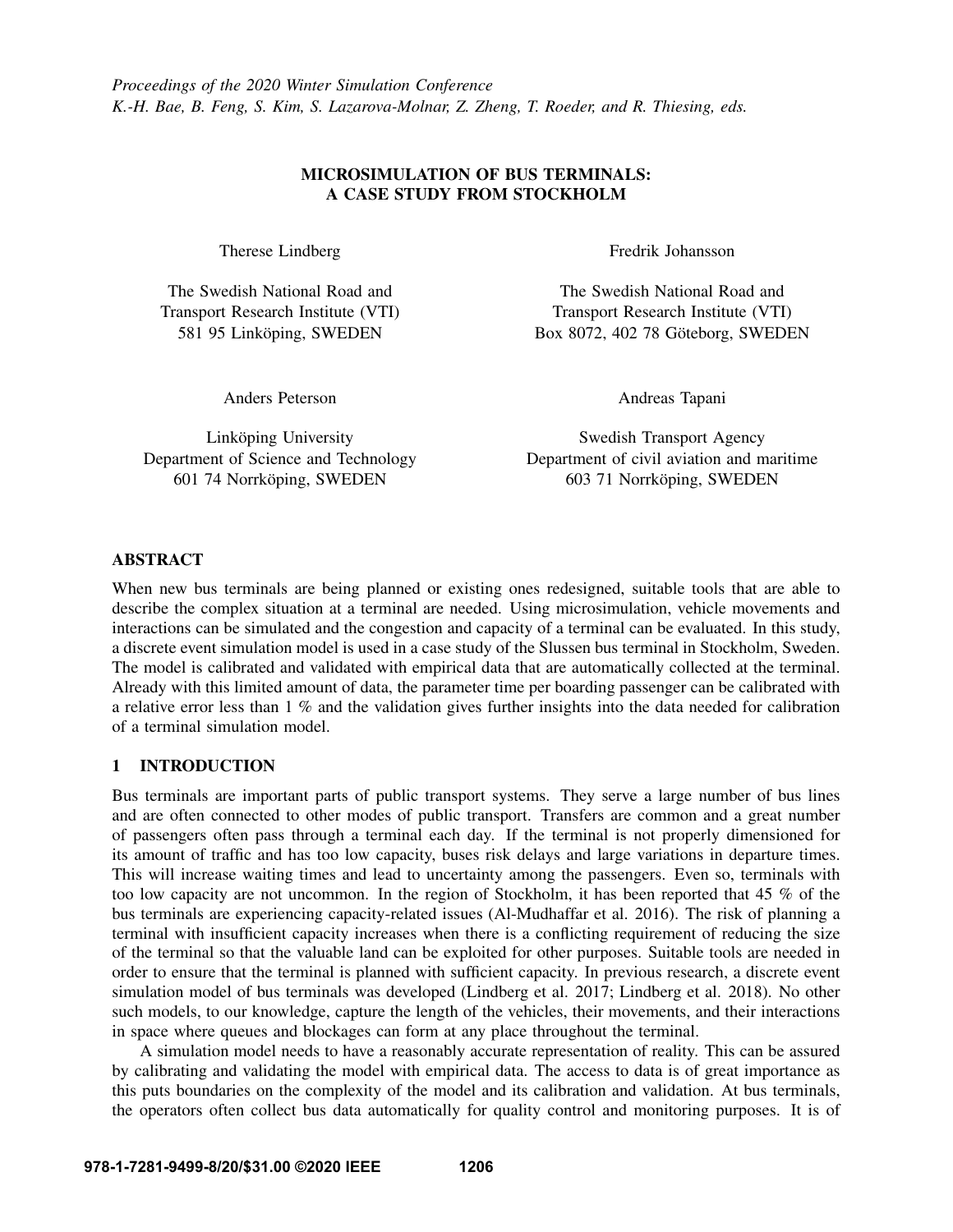interest to evaluate the extent to which this already collected, limited amount of data can also be used for model calibration and validation. In a first validation approach, the predictive power of the model using data already available for the Slussen bus terminal in Stockholm is tested. The purpose of this study is to analyze the application of discrete event simulation to a real bus terminal and to examine the extent to which available empirical data can be used to predict future conditions. In a case study of the Slussen bus terminal, the previously developed simulation model has first been calibrated using four weeks of empirical data and then validated using another two weeks. The contribution of the study consists of application of the simulation model to a real world terminal and insights into how existing data can be used for this task.

In the following sections of this paper, previous research and approaches to validation of terminal simulation models are presented in Section [2,](#page-1-0) followed by a description of the case study in Section [3.](#page-1-1) Section [4](#page-5-0) gives a short presentation of the simulation model, Section [5](#page-7-0) presents the calibration and validation and Section [6](#page-10-3) the conclusions of the paper and future research.

# <span id="page-1-0"></span>2 VALIDATION OF STOP AND TERMINAL SIMULATION MODELS

In this section, previous validation studies of stop and terminal simulation models will be reviewed. In the literature, only few reports on simulation models of bus terminals can be found. They are often used to evaluate design alternatives, such as in [Adhvaryu \(2006\),](#page-10-4) or the performance of a system, such as in Figueras Jové and Casanovas-García (2018). To our knowledge, there are no papers presenting validation of a terminal simulation model. There are, however, a few examples of validation of smaller systems consisting only of a single bus stop.

A simpler version of validation is included in [van der Spek et al. \(2017\),](#page-11-0) who validate their simulation model for high frequency bus lines by comparing simulated and measured punctuality. Several studies use t-tests to validate their simulation models. The stop simulation model in Fernández (2010) is first calibrated and then validated using separate data sets. In the validation, simulation outputs, including bus delay and queue length, are compared directly to measured values presented with the percentage difference. This is followed by a t-test at 95 % confidence level on several of the outputs. A similar approach is taken by [Zhao et al. \(2018a\),](#page-11-1) as they validate their model of stop loading area effectiveness. First, simulated and empirically measured number of effective loading areas are compared and the percentage difference calculated. Then, a paired t-test of the same quantity is performed. [Zhao et al. \(2018b\)](#page-11-2) present a tram simulation model that is validated by both comparing the difference between simulated and measured average passenger waiting time and number of waiting passengers and by using a t-test with 95 % confidence level on the same quantities. Another approach is taken by [Tan et al. \(2013\)](#page-10-7) and [Ye et al. \(2017\),](#page-11-3) who both use the Kolmogorov-Smirnov test for validation. [Tan et al. \(2013\)](#page-10-7) validate their bus stop model by using the test with 95 % confidence level on simulated and empirically measured bus delays. The same confidence level is used by [Ye et al. \(2017\)](#page-11-3) as they validate their bus stop model by using the test on simulated and measured service times. Among those of these studies reporting values of the relative error, this can be both very small  $(0 \%)$  or quite large (over 20 %).

In summary, most of the presented stop simulation studies validate their models without a preceding calibration step and use common statistical tests in the validation. Simulation model studies of larger terminals are uncommon, however, and those models are rarely validated.

#### <span id="page-1-1"></span>3 THE SLUSSEN BUS TERMINAL IN STOCKHOLM

In the case study, the Slussen bus terminal is simulated and the simulation output is validated against empirical data. This is a temporary terminal located in central parts of the city of Stockholm that is mainly used by commuters. Bus lines start or end at the terminal and many passengers transfer to or from the metro network. The terminal has about 39,200 boarding passengers each day [\(SL 2016\)](#page-10-8). It is a busy terminal that operates close to its capacity limits. Ever since its opening during 2018, the terminal has had capacity related problems.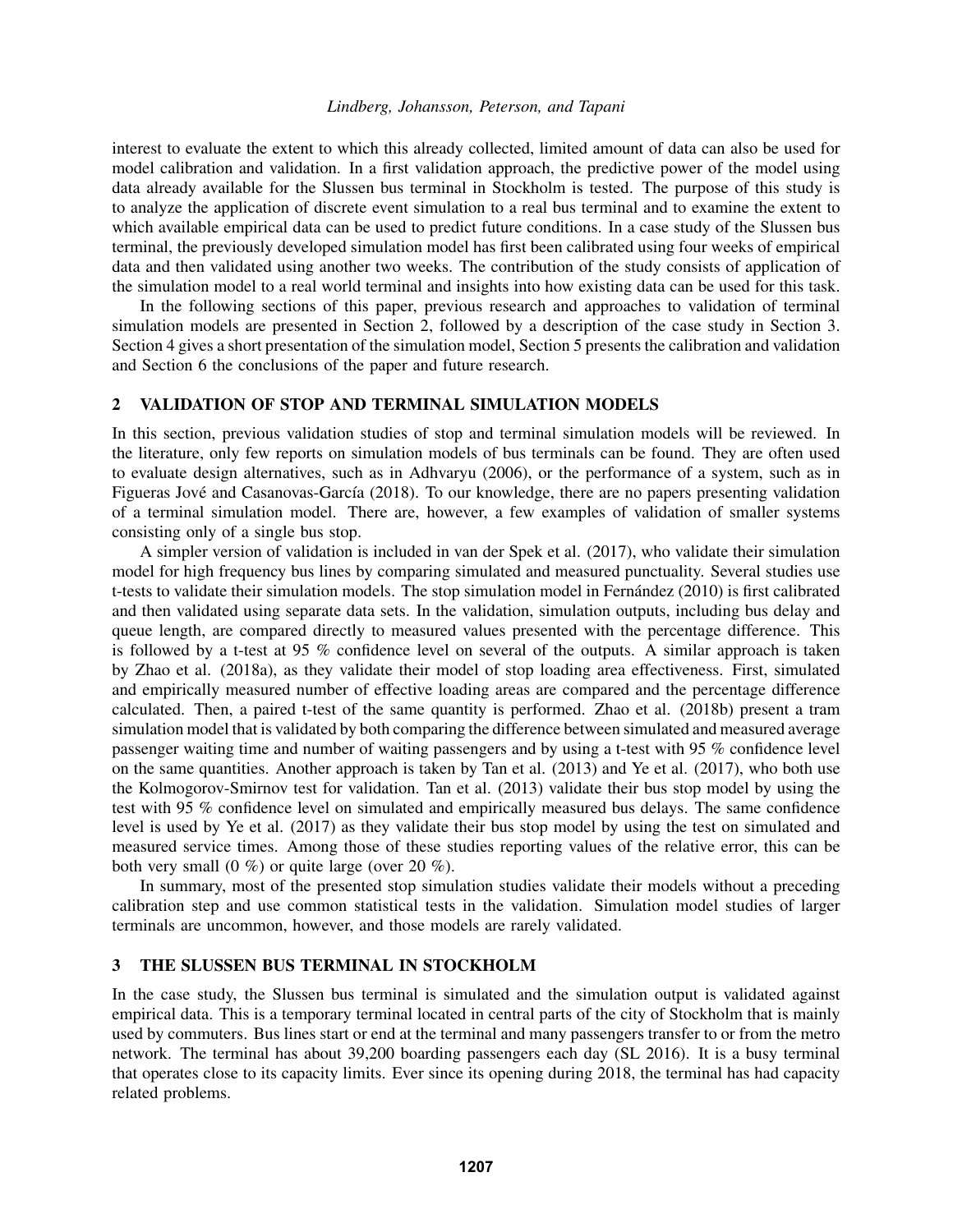# 3.1 Physical Layout

The terminal has separate stops for boarding, alighting, and layover time. Figure [1](#page-2-0) shows a drawing of the terminal with its entrance, exit, stops, and driving directions. The terminal has 18 angle stops with drive-in, back-out operations located at the bottom of the figure and three linear stops with unfixed berths, at the top and in the middle, where vehicles either enter from the back of the stop or directly into any empty space of sufficient size. All angle stops are used for boarding operations except one which is used for layover time (the one furthest to the right in Figure [1\)](#page-2-0). When driving next to these stops, vehicles may need to wait on other vehicles backing out from stops further ahead. Backing out from a stop is done in two steps. First, the vehicle backs out a small stretch of the stop to get a better view of the surroundings. Then, it waits for any passing vehicles before backing the rest of the way. The linear stop at the top in Figure [1](#page-2-0) is used for alighting processes. Here, vehicles enter at the back of the stop and drive to the front or to the back of the last vehicle. After having dropped off passengers, the vehicle directly leaves for the adjacent driving lane. The two linear stops in the middle are used for layover time and vehicles simply enter these where there is enough space. The lengths and scale of various parts of the terminal has been determined by measurements of a technical drawing. No pedestrians are allowed in the driving areas and there are no pedestrian crossings. Vehicles leave the terminal directly into a bus lane without any waiting time.

# 3.2 Traffic on the Terminal

The timetable for autumn 2018 has been used in this case study. 28 bus lines have at least one arrival or departure during the afternoon peak period between 3 and 6 p.m, with the number of departures ranging from 0 (only arrivals) to 36. There are three operators responsible for the lines at the terminal. Most lines stop at their single dedicated stop. The only exception is a line that uses two neighboring stops, where a vehicle will use whichever of these is free. This has been simplified by letting half of the arrivals use one of the stops and the other half the other. Most vehicles arrive to the terminal as a particular line number carrying alighting passengers, then pick up new passengers and leave as either the same line number or a different one. Some vehicles are deadheading empty into the terminal, while others arrive with passengers but leave empty directly after. It has been assumed that no vehicle that deadheads into the terminal will arrive earlier than 4 minutes before departure. This assumption relies on the vehicles having the possibility to adjust their arrival time outside of the terminal. For vehicles having to wait between alighting and boarding, the layover stops are used. The vehicles have no dedicated stop, but will use whichever has enough space. There are four types of buses at the terminal, with lengths of 12 m, 15 m, 18 m, or 19 m. All types have three doors. Only the front door is used for boarding, but all three are used for alighting.

# 3.3 Terminal Rules and Simplifications

<span id="page-2-0"></span>The traffic on the terminal follows a set of traffic rules. These control priority, driving behavior, and time limits for when a vehicle should drive to various positions. Not all of these situations are governed by official rules, and drivers instead act according to unofficial ones or their own judgement. Due to a



Figure 1: The Slussen bus terminal (Source: SLL, adopted).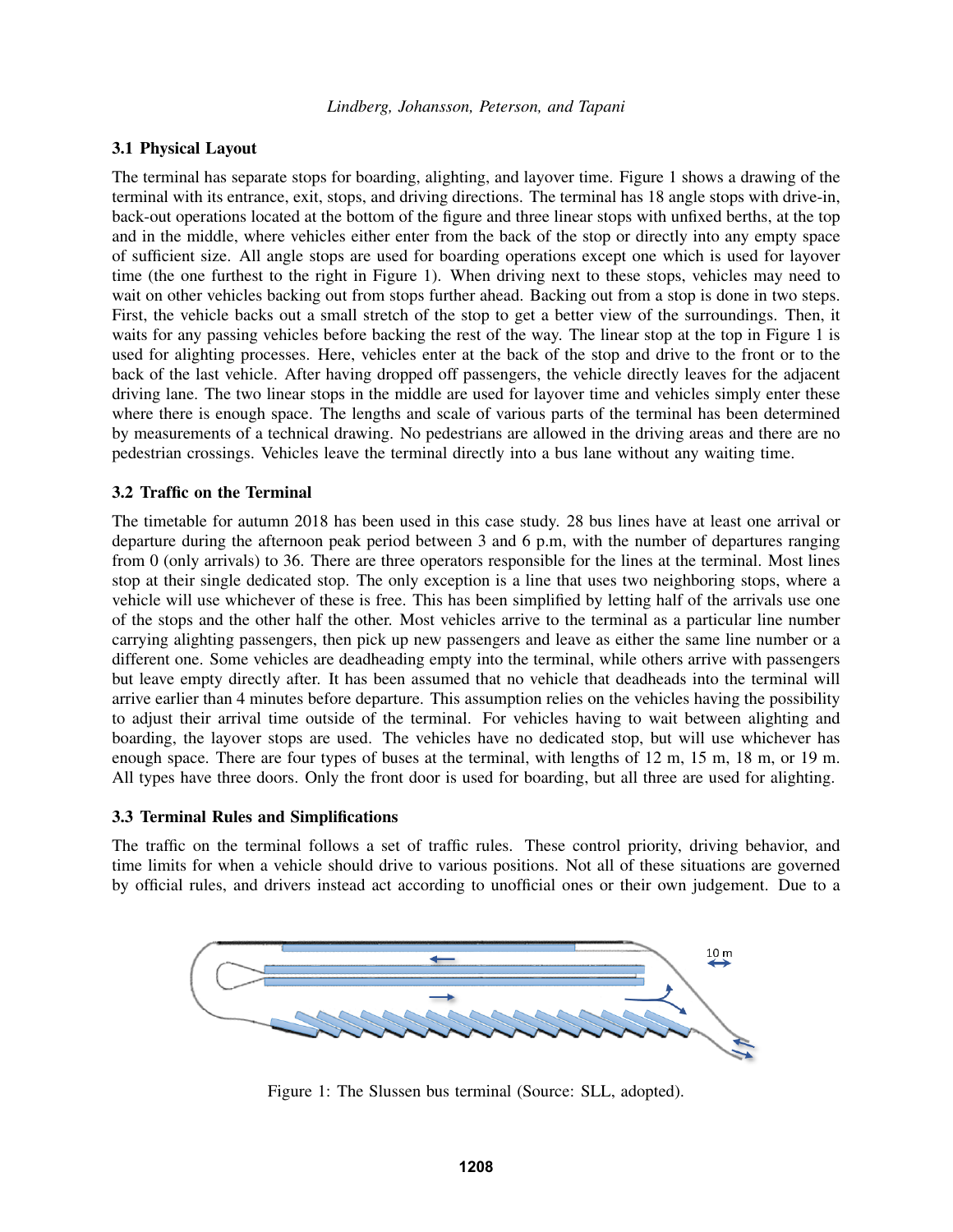<span id="page-3-0"></span>

|                                                                                            | Calibration |                                                                         | Validation |  |
|--------------------------------------------------------------------------------------------|-------------|-------------------------------------------------------------------------|------------|--|
| Lateness at arrival (min)                                                                  |             | $\mu = 2.22 \quad \sigma = 0.485 \quad \mu = 2.06 \quad \sigma = 0.565$ |            |  |
| Number of boarding passengers                                                              |             | $\mu = 4.43$ $\sigma = 0.219$ $\mu = 4.45$ $\sigma = 0.212$             |            |  |
| Number of alighting passengers $\mu = 4.31$ $\sigma = 0.168$ $\mu = 4.32$ $\sigma = 0.174$ |             |                                                                         |            |  |

Table 1: The lognormal parameter values used in the case study.

limited number of empirical data sources, there is a need to keep the terminal rules simple with few model parameters.

There are a number of situations where priority between vehicles needs to be considered. First, when two vehicles are reversing out from neighboring angle stops at the same time, the front vehicle is assumed to have priority. Second, there is also a priority situation between a vehicle wanting to back out from a stop and another wanting to drive past. We have assumed that there is a fixed position in the driving lane in relation to the stop where any vehicle having passed this will drive before the backing vehicle and any vehicle before this point has to wait. Third, another similar situation arises when a vehicle wants to leave a linear stop. Here we assume that a vehicle in the stop drives before a vehicle in the driving lane if the driving lane bus has its front after the back of the stopped bus. Fourth, when vehicles coming from the entrance and the driving lane next to the angle stops meet at the right side, priority again needs to be established. We assume that the vehicles drive in the order they arrive.

Any vehicle arriving at the terminal will at most drive to three positions at the terminal, the stop for alighting passengers, a layover stop, and a boarding stop. Layover will only be considered if the time until departure is long enough. To simplify the rules for all arrivals of all operators and make the results more robust, all vehicles are assumed to use the layover stops if the time until departure is more than 4 minutes, and go from layover to their departure stop when the time until departure is 4 minutes. This is based on the rules of the largest operator at the terminal, where buses that use the layover area should leave 4 minutes before the departure time.

# <span id="page-3-1"></span>3.4 Data and Parameters

The afternoon peak period between 3 and 6 p.m has been chosen for this case study. The first half hour, which still has a rather low demand, is used as a warm-up period. Empirical data, gathered during 6 weeks in autumn 2018, have been received from the operator responsible for all lines except two. For the other two operators, the data have been unavailable or incomplete. The data are separated into two data sets, one consisting of the first four weeks and one of the last two. The first set is used during the calibration and the second during the validation. Estimation of probability distribution parameters is based on the maximum likelihood method using MATLAB functions.

Vehicle arrivals to the terminal, set in relation to their planned arrival times (lateness at arrival), are represented by a lognormal probability distribution. This distribution has previously been used, e.g., by [Rietveld et al. \(2001\).](#page-10-9) Estimations of distribution parameters are based on automatically measured arrivals with a planned arrival time between 3 and 6 pm. Since the lognormal distribution is only defined for positive values, all data points were shifted to positive values in the estimation. A shift of 10.37 minutes was used for the calibration data and one of 9.65 minutes for the validation data. This corresponds to the absolute value of the most negative measurement in each data set. The parameters of the lognormal distribution, both for calibration and validation, are given in Table [1](#page-3-0) and histograms of the calibration and validation data together with the fitted probability distributions are shown in Figure [2a](#page-4-0) and Figure [3a](#page-4-1) (the shift is not shown in the figures).

The numbers of boarding and alighting passengers are also represented by probability distributions. The data used for parameter estimation are based on automatic passenger counting, available at about 20 % of the operator's buses, and show the number of boarding and alighting passengers for each arrival and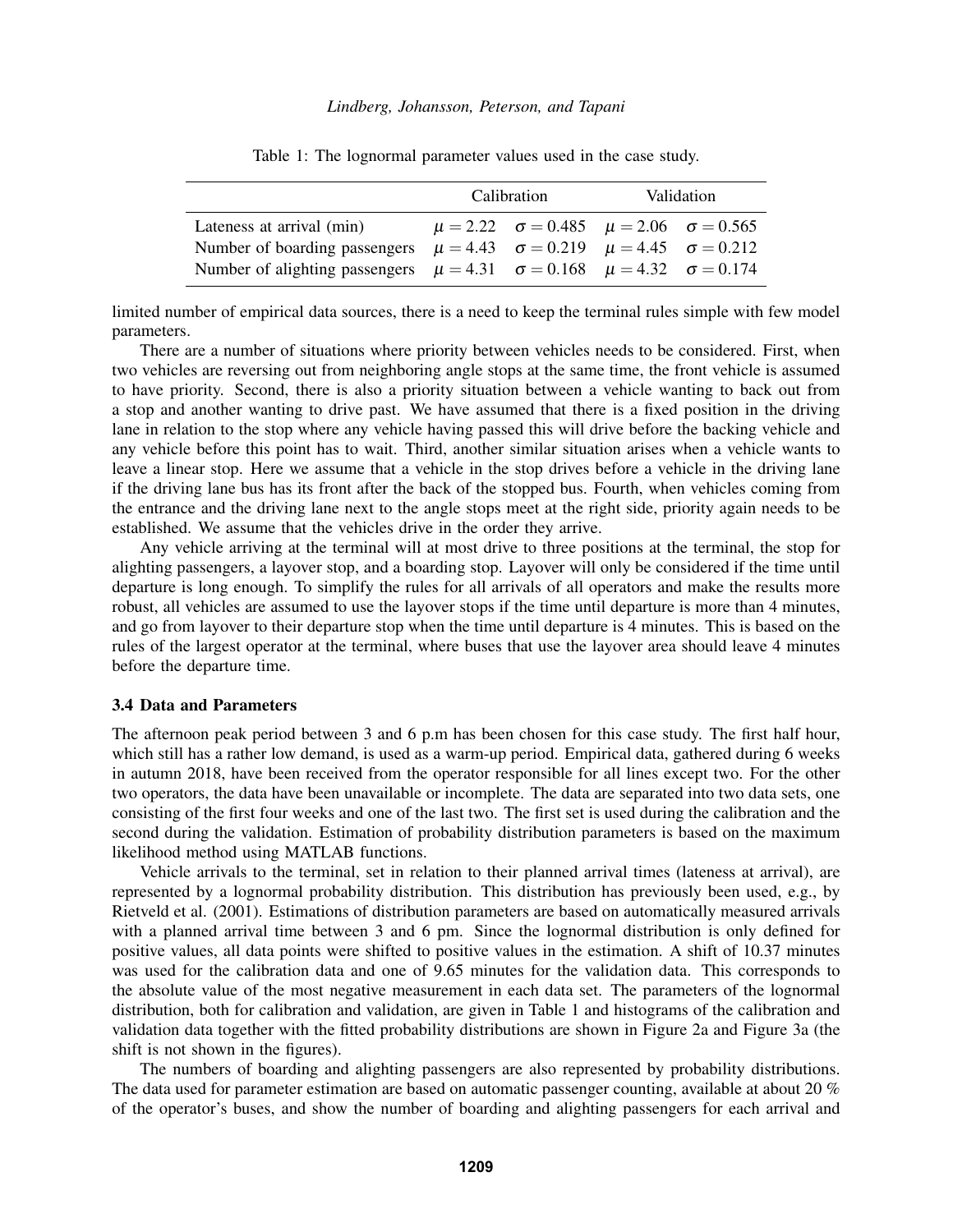<span id="page-4-0"></span>

<span id="page-4-3"></span><span id="page-4-2"></span>Figure 2: Vehicle delay at arrival and number of boarding and alighting passengers in the calibration.

<span id="page-4-1"></span>

<span id="page-4-5"></span><span id="page-4-4"></span>Figure 3: Vehicle delay at arrival and number of boarding and alighting passengers in the validation.

departure between 3 and 6 pm. The data sets have a large number of zeros, where there are no boarding or alighting passengers. The rest of the data have a right-tailed form, for which the lognormal distribution is a good candidate (see the histograms in Figure [2b,](#page-4-2) [2c,](#page-4-3) [3b](#page-4-4) and [3c\)](#page-4-5). For this reason, the data sets have been divided a second time, separating the zeros from the rest of the data. The number of boarding or alighting passengers can then be described with a probability of 0 passengers (based on the fraction of zero-valued measurements) and, if there are passengers, a lognormal distribution controlling the number of passengers (estimated from the non-zero measurements). In the parameter estimation, the non-zero sets include measurements of just a few passengers. Since these values close to zero can give a bad fit to the data, all values are shifted during the estimation. A positive shift of 50 passengers was used. The distribution parameters for both alighting and boarding and for calibration and validation can be seen in Table [1](#page-3-0) and the distributions fitted to the nonzero values are shown in Figure [2b,](#page-4-2) [2c,](#page-4-3) [3b](#page-4-4) and [3c](#page-4-5) (the shift is not shown in the figures). The probability of 0 boarding passengers were 9.3 % in the calibration and 13.7 % in the validation and the probability of 0 alighting passengers were 9.3 % in the calibration and 15.7 % in the validation. When using the distributions, all resulting numbers are rounded up to integers.

Since a terminal simulation model needs more parameters than what can be estimated from the data listed in this section, the number of model parameters is kept to a minimum. Parameters included have been estimated or set based on values from the literature or rules at the terminal. The vehicles are assumed to drive at a fixed speed of 10 km/h, based on the speed limit of the terminal. The minimum space gap between vehicles is set to 2 m, which is a typical value of the minimum gap for city traffic in several car-following models according to [Treiber and Kesting \(2013\).](#page-11-4) The minimum time gap is also based on values from road traffic and set to 1.8 s. This is based on stop-and-go traffic in [Neubert et al. \(1999\).](#page-10-10) For the total time a vehicle spends at a stop, it is not enough to know only the number of boarding or alighting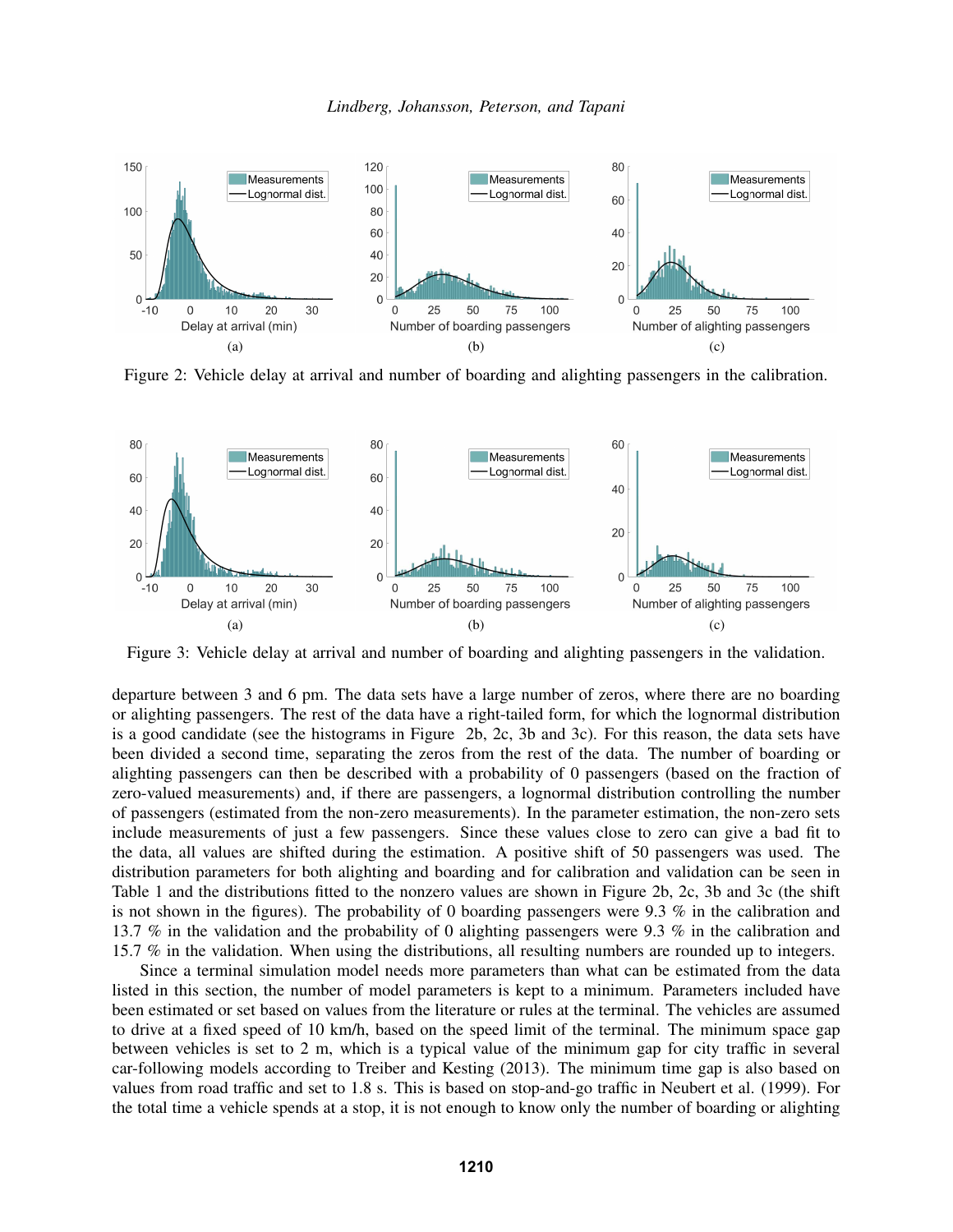passengers, but also the time per boarding or alighting and the dead time, the constant time needed to open and close doors and other processes not dependent on the number of passengers. For the time per alighting and for the dead time, the values from [Tirachini \(2013\)](#page-11-5) of 1.3 s and 5.2 s are used, respectively. These are based on a low-floor bus and payment with a magnetic strip prepaid card, a situation similar to the one at Slussenterminalen. Time per boarding passenger is used as a calibration parameter.

#### <span id="page-5-0"></span>4 THE SIMULATION MODEL

The Slussen terminal is simulated using a discrete event simulation model previously presented in [Lindberg](#page-10-2) [et al. \(2018\).](#page-10-2) In this section, a brief description of the model structure will be given together with more detailed descriptions of new parts of the model, including angle stops and two types of linear stops.

#### 4.1 Model Structure

The basic idea of the model is to describe the movements of each vehicle as it drives through the various parts and interacts with other vehicles at the terminal. Both time and space are discretized, time by using a discrete event approach and space by dividing driving areas into cells. The system is described by defining a set of events, for instance arrival to the terminal, starting to drive to a stop, or initiating dwell time. Using a network description, nodes represent one or more events, and arcs represent activities taking place between events (e.g., driving or dwelling). Events are instantaneous, while activities have an extension in time. A small example of a network describing a part of a terminal with a stop can be seen in Figure [4.](#page-5-1)

The size of the cells of the model is a tunable parameter. Here, a value of 1 m has been used and in general, the value will be small enough for one vehicle to occupy several cells at the same time. In order to capture blockages and interactions between vehicles, the model keeps track of the state of each cell. Whenever a vehicle drives through a cell, both arrival time of the front and departure time of the back of the vehicle are stored. This allows the model to account for other vehicles when calculating the time of a driving activity. In general, a driving activity will include several cells at once. Since the future state of cells further ahead is not known, a preliminary driving time and preliminary cell occupations are calculated. These are updated as needed if the future state of these cells is changed.

The durations of the various activities in the model are calculated based on probability distributions and formulas. The dwell times for boarding and alighting passengers are calculated by using simple, linear equations. These assume that passengers board only in the front door, but use all doors when alighting. The dwell time equations for alighting, *T DT*,*alight*, and for boarding passengers, *T DT*,*board*, are

<span id="page-5-2"></span>
$$
T^{DT,align} = t_0 + t^{align} \left[ \frac{n^{align}}{n^{door}} \right] \quad \text{and} \quad T^{DT,board} = \max(t^{to,dep}, t_0 + t^{board} n^{board}), \tag{1}
$$

where  $t_0$  is the dead time,  $t^{align}$  and  $t^{board}$  are the time per alighting or boarding passenger,  $n^{align}$  and *n*<sup>board</sup> are the number of alighting and boarding passengers, *n*<sup>doors</sup> is the number of doors and *t*<sup>to dep</sup> is the time until the planned departure time.

<span id="page-5-1"></span>In order to model the Slussen terminal, the simulation model needed to be adapted and additional sub-models added. Three new types of stops have been added to the model, angle stop and linear stop with many unfixed berths and entry either at the back or in a gap.



Figure 4: A small example network representing a part of a terminal. The arcs represent activities, either driving or dwelling, and the nodes events corresponding to the start and end of activities.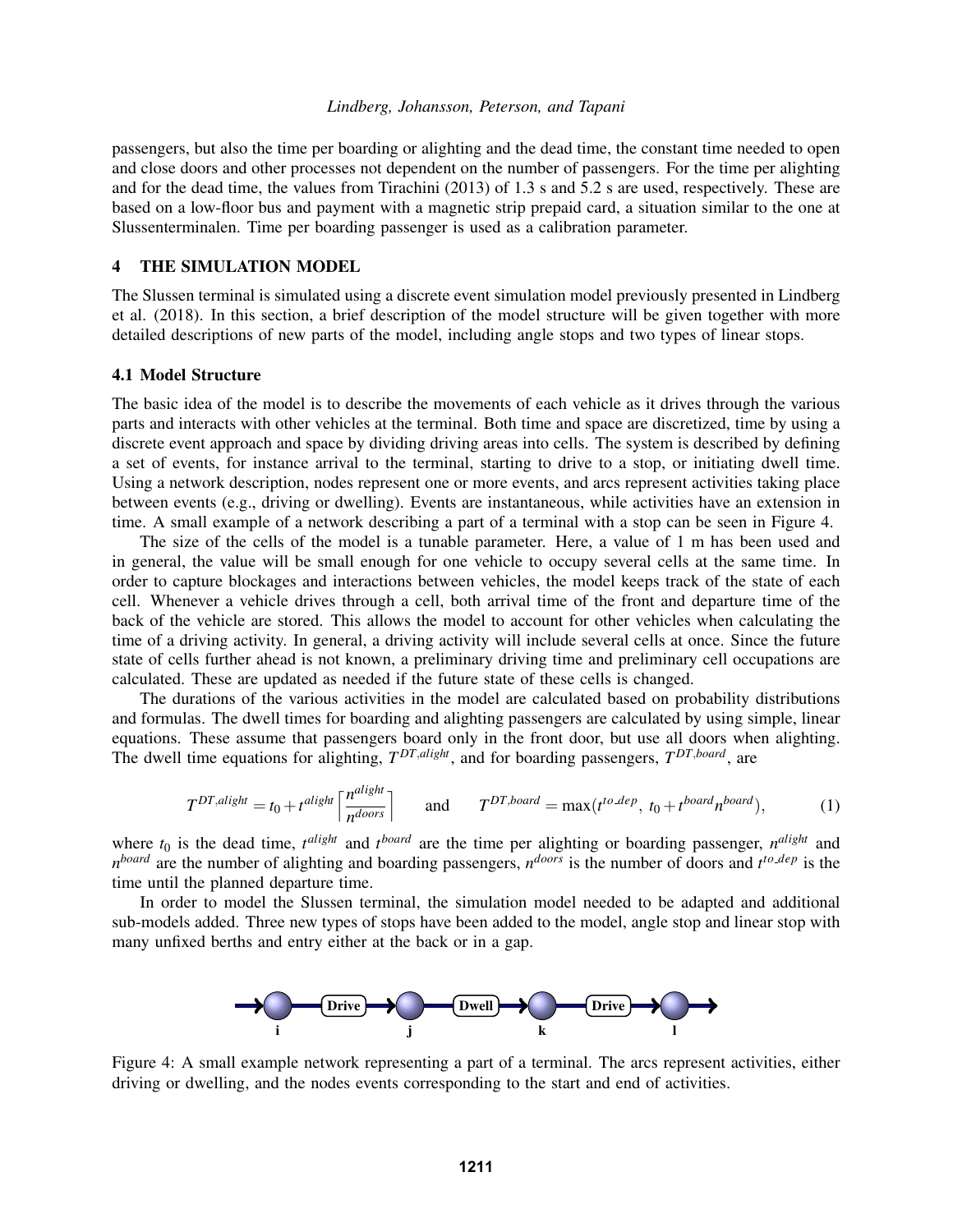# 4.2 Linear Stop with Unfixed Berths and Entry at Back

A linear stop with unfixed berths and entry at the back is used for alighting processes at the Slussen terminal and can be seen at the top of Figure [1.](#page-2-0) Figure [5](#page-6-0) shows a network description of the events and activities of the modeling of the stop. When arriving at node *i*, a vehicle either starts to drive past or to the stop. If driving past (*il* in Figure [5\)](#page-6-0), arrival and departure times through each cell of the driving lane are calculated. If the road is blocked somewhere along the stretch, the arrival and departure time to cells after the blockage gets a later arrival that accounts for the blockage. The departure times from previous cells in which the vehicle will be waiting also get later departure times. If the vehicle is instead entering the stop (*ij* in Figure [5\)](#page-6-0), the first activity is an iterative driving activity through the stop (the stop is not divided into cells). In each of these iterations, the vehicle drives to the position of the back of the last vehicle currently in the stop. When the vehicle arrives, the leading vehicle may have left and another iteration is initiated. This is iterated until the vehicle has reached the back of a vehicle or the front of the stop. The next activity is a dwell time activity where on-board passengers are dropped off. After dwelling, a second driving activity is initiated where the vehicle drives out from the stop to the driving lane and through the rest of the section. Just like when driving past the stop, arrival and departure times are calculated for the cells in the driving lane that the vehicle will drive through. For both vehicles having passed or been to the stop, the last activity of the stop model is an iterative extra driving activity between node *l* and *m*. This is used if the initially calculated driving times between node *i* and *l* or node *k* and *l* were too short.

### 4.3 Linear Stop with Unfixed Berths and Entry in Gap

Linear stops with unfixed berths and entry in a gap are used for the layover process and can be seen in the middle of Figure [1.](#page-2-0) The modeling of the stop is simplified in such a way that vehicles enter directly into the stop without driving in the adjacent lane looking for a gap. After having dwelled, the vehicle returns to the same position it entered from. A network description can be seen in Figure [6.](#page-7-1) At node *i*, a dwelling activity is initiated and at *j*, an iterative waiting activity holds the vehicle until the road ahead is clear, i.e. until there is enough space for the vehicle to fit into the driving lane. Any following vehicle that has not yet arrived to the driving lane where the vehicle wishes to enter, will have to wait. Both stops of this kind at the Slussen terminal are modeled with a capacity of seven vehicles using the stops at the same time, independent of the length of the vehicles.

# 4.4 Angle Stop

Angle stops are used for boarding processes at the Slussen terminal and can be seen at the bottom of Figure [1.](#page-2-0) Figure [7](#page-7-2) shows a network representation of the modeling of the stop. At node *i*, vehicles either initiate an activity to drive past or to the front of the stop. In both cases, there are certain positions where the vehicle may need to stop and wait. These are set in relation to stops further ahead, and represent the positions where a vehicle will wait if another vehicle is backing out from a stop ahead. The activity is iterated until there is no longer any need to wait. The driving lane is divided into cells and as a vehicle

<span id="page-6-0"></span>

Figure 5: Network representations of a linear stop with unfixed berths and entry at the back.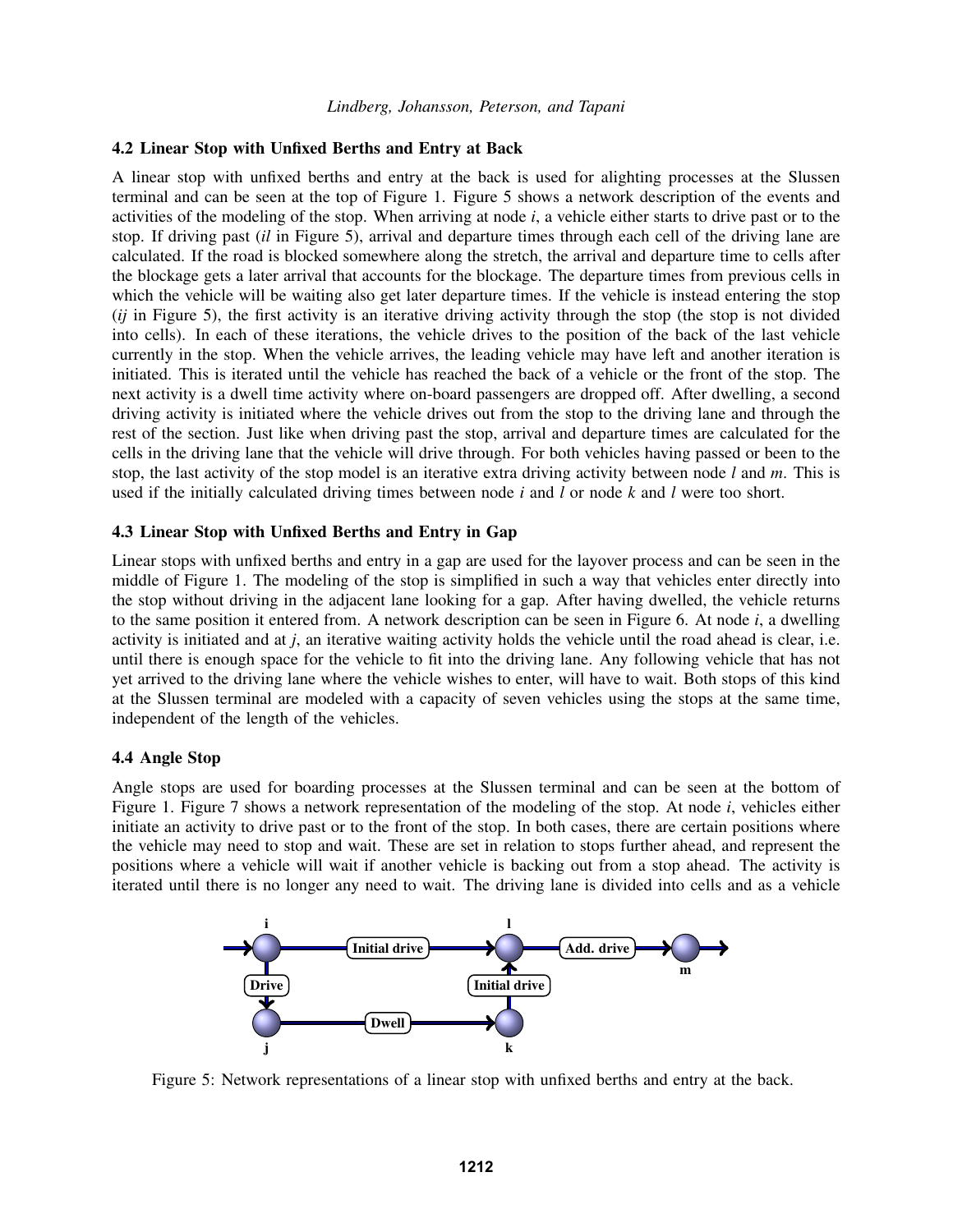

<span id="page-7-1"></span>Figure 6: Network representations of a linear stop with unfixed berths and entry in gap.

drives through, these are given arrival and departure times. When entering the stop, the vehicle continues to its front. At node *j*, the initial driving time can be iteratively adjusted if the initial time was too short. This is followed by dwell time at node *k* and by two backing activities, where the first is initiated directly. The second backing activity, initiated at node *m*, will include waiting time if there is another vehicle blocking the way. The activity is iterated until the vehicle has been able to completely back out. The last activity, at node *n*, is a second additional driving time activity that is iterated until the driving time is correct.

Vehicles reversing out from a stop first back out a distance of 3 m, which has been estimated from videos of the terminal. The point where vehicles in the driving lane will wait on a reversing vehicle is located 20 m from the position the front of the reversing vehicle will reach after having finished reversing.

# 4.5 Other Model Adaptations

Since a vehicle will drive for another lap if their stop is occupied, there is a possibility of a whole lap becoming congested and each vehicle being hindered from moving by the one in front. A technical way to avoid this deadlock has been implemented. An extra queue is added between the upper and lower parts of the terminal were vehicles return for another lap. This queue only lets vehicles pass if the road is clear ahead and since it has no extension in space, it acts as a storage of vehicles.

# <span id="page-7-0"></span>5 CALIBRATION, SENSITIVITY ANALYSIS, AND VALIDATION

Due to the limited number of empirical data sources available for the case terminal, only the parameter time per boarding passenger is used for calibration and the simulated average lateness at departure for comparisons with empirical measurements (gathered during the same six weeks as the input data). Other alternative calibration parameters are not expected to have such a big effect as the boarding time. The minimum time and space gaps go into details of the driving behavior, and while the speed decreases the time through the terminal, it is not the origin of queuing. The dead time is a small fraction of the total dwell time, unless there are very few boarding or alighting passengers. The time per alighting passenger occurs earlier in the progression through the terminal, often before planned lay-over time. This parameter is still tested in a sensitivity analysis (see the following sections).

# 5.1 Method

The data set is divided into two parts, so that the first four weeks are used for calibration and the last two for validation. The same separation is done on the input data to the model (see Section [3.4\)](#page-3-1). The analyses are based on 100 repetitions in order to get average values.

<span id="page-7-2"></span>

Figure 7: Network representation of the angle stop.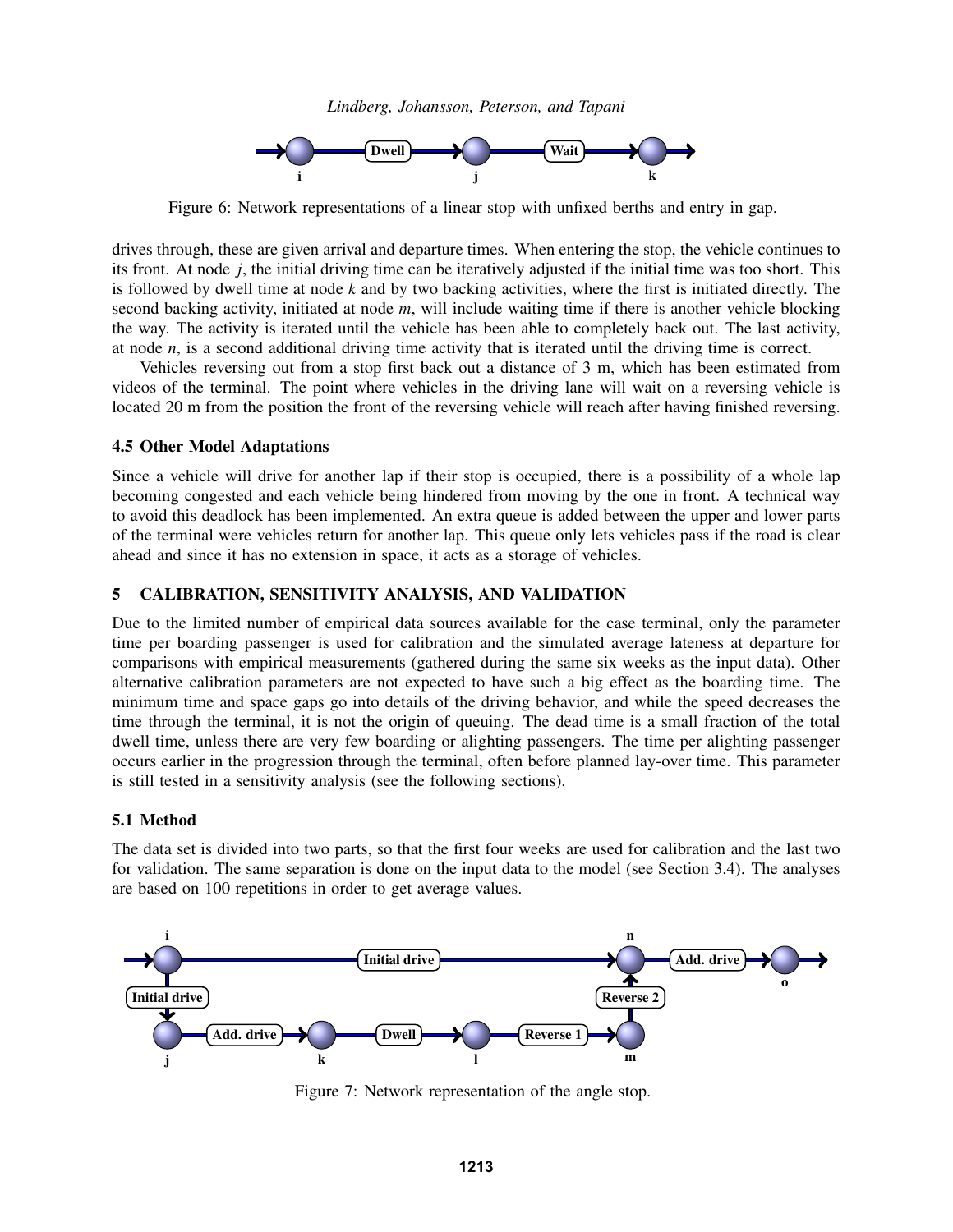In the calibration, the time per boarding passenger, (*t*<sup>board</sup> in Equation [\(1\)](#page-5-2)), is adjusted until there is a sufficiently small error between simulation output and empirical measurements and it passes a two-sided independent t-test for two samples with 95 % confidence interval (see, e.g., [Moore and McCabe 1999\)](#page-10-11). Validation is carried out using the calibrated model and comparing simulation output based on the second set of input data with the second set of empirical measurements of the average lateness at departure during one afternoon peak period. A sensitivity analysis is also carried out on the parameter time per alighting passenger, *t*<sup>alight</sup> in Equation [\(1\)](#page-5-2). This parameter is varied in order to see how much it affects the average lateness at departure using the calibration data set.

#### 5.2 Results

The calibration resulted in a value of the time per boarding passenger of  $t^{board} = 2.4$  s. With this parameter, the simulation gave an average lateness at departure of 1.28 minutes (Table [2\)](#page-8-0). The corresponding value of the empirical measurements was 1.27 minutes, which gives a difference between measured and simulated lateness, set in relation to the measured lateness, of 0.86 %. With a p-value of 0.87, the null hypothesis of the sets of measured and simulated lateness having equal means could not be rejected. The calibrated value of time per boarding passenger, 2.4 s, is lower than the value 4.6 s reported by Tirachini (2013) for similar buses. Brief inspections of the terminal have suggested that this reported value is too high, however, and the calibrated value is reasonable.

The results of the sensitivity analysis of the time per alighting passenger can be seen in Table [3.](#page-9-0) Large changes of 1 s give changes to the relative error of up to 1.35 percentage points. This is a much smaller change than that observed when the time per boarding passenger is varied. A change of the same magnitude from the calibrated value gave rise to changes to the percentage error of up to 36 percentage points. The big difference in the effect of the parameters on the results can be explained by the fact that the time per boarding passenger is closely related to the lateness at departure, while the time per alighting passenger affects an earlier stage of the way through the terminal and delays occurring during this stage can often be absorbed by the layover time.

In the validation, the simulation output gave an average lateness at departure of 1.29 minutes and the empirical data had an average lateness of 1.02 minutes. This gives a relative error of 26 %, a somewhat large difference. In order to compare the simulation output to the measurements further, Figure [8](#page-9-1) shows histograms of the lateness at departure for each departing vehicle, normalized so that all vehicles sum up to one, for both the simulation output and the empirical data. This shows that a large fraction of the simulated lateness output is equal to 0. This means that many vehicles need to wait for the timetable after having finished boarding all passengers. This can partly be explained by the fact that the empirical measurements of the lateness also include negative values (early departures). This is not allowed in the simulation model, since allowing some vehicles to leave early would result in more parameters and a need for more empirical data than available. In the calibration, this results in shorter boarding times and more departures with zero-valued lateness. The simulated lateness also goes to higher values (not shown in Figure [8\)](#page-9-1) than the measured ones. The zero-valued lateness output thus also compensates for the output with high values. This shows that while the model can be calibrated solely based on the boarding time per passenger, this

|                                         | Calibration Validation |            |
|-----------------------------------------|------------------------|------------|
| Average simulated lateness at departure | $1.28$ min             | $1.29$ min |
| Average measured lateness at departure  | $1.27$ min             | $1.02$ min |
| Relative error                          | $0.86\%$               | $26\%$     |

<span id="page-8-0"></span>Table 2: The resulting lateness at departure in the calibration and validation for both simulation output and measurements and the relative error of the simulation output.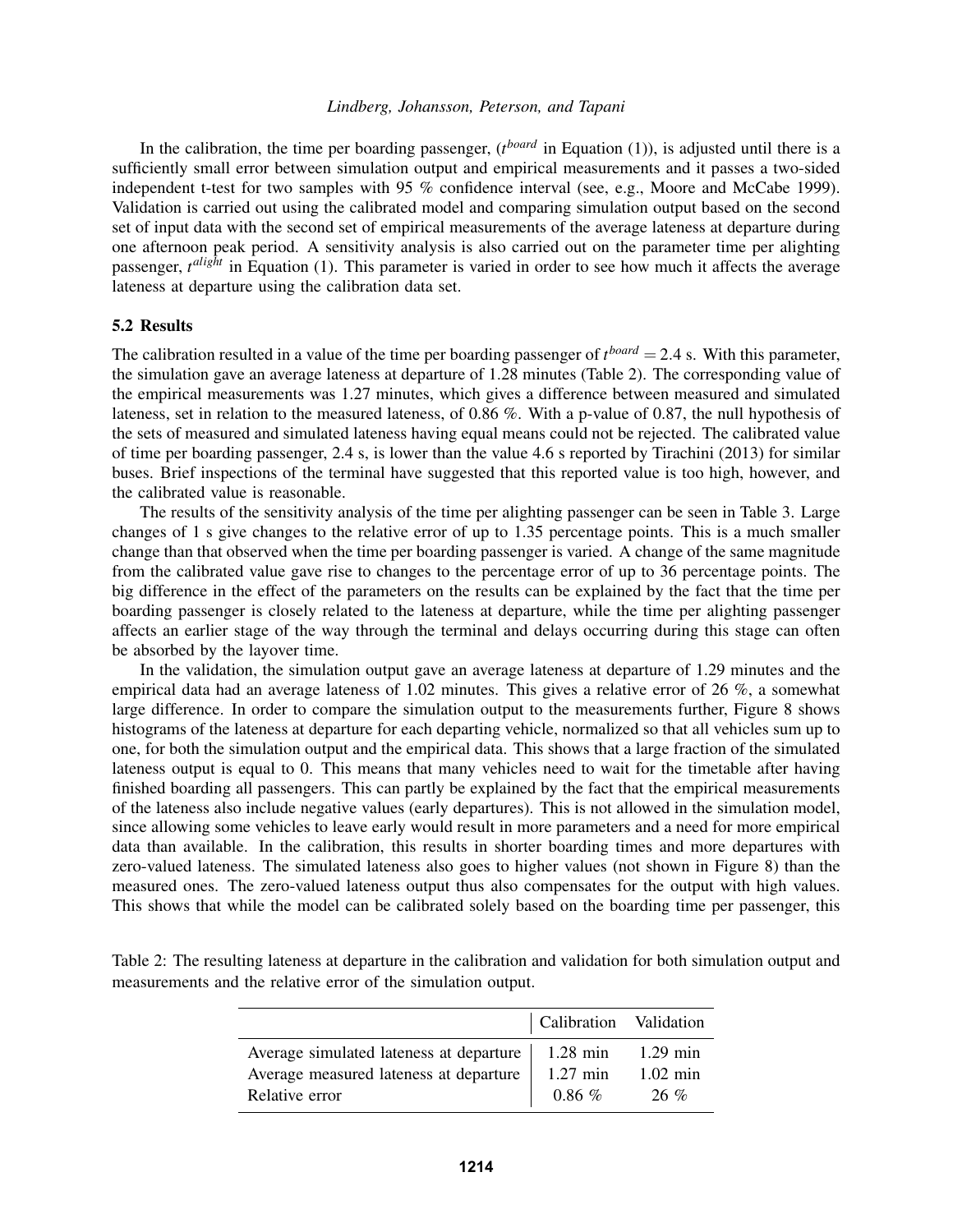<span id="page-9-0"></span>Table 3: The lateness at departure and the relative error of the simulation output for different values of the time per alighting passenger.

| Time per alighting passenger $\vert$ 0.3 s                 |                  | $1.3 \text{ s}$ | 2.3 s        |
|------------------------------------------------------------|------------------|-----------------|--------------|
| Average lateness at departure   1.26 min 1.28 min 1.28 min |                  |                 |              |
| Relative error                                             | $-0.49\%$ 0.86 % |                 | $0.96\,\,\%$ |

<span id="page-9-1"></span>

Figure 8: Empirical measurements (a) and simulated output (b) of the lateness at departure.

calibration can compensate for other parts of the model, including the values of other parameters, and may become incorrect when the data set is changed. Using more calibration parameters and output metrics for comparison may improve upon the result, for instance the parameter vehicle speed and the metric average driving delay. Empirical measurements of the driving delay are not readily available, however.

It can be noted that while there is a notable change in the average lateness of the empirical measurements between the two data sets, the same can not be said about the simulated average lateness. This implies that the differences between these time periods are not represented in the model. The input data differing between the time periods consist of number of boarding and alighting passengers and lateness at arrival to the terminal. Since such a large fraction of the simulated lateness at departure is equal to zero, more boarding passengers do not have a big effect since the vehicles already need to wait for the timetable. Differences in lateness at arrival and alighting times are handled by layover time and the wait time margins at boarding. With a calibrated model based on more parameters and output metrics, there may be less wait time margin at the boarding and a larger difference between the lateness at departure for the two data sets. An interesting parameter to investigate further is the time limit for when vehicles leave the layover area for the boarding stop. Now the four minutes used is based on regulations, which may not be a correct representation of the behavior of the drivers in reality. Four minutes is a long time period and if the vehicle arrives shortly after leaving the layover area, the number of passengers required for the vehicle to become late is large. This indicates that drivers indeed may leave later than this limit. It can also be noted that even if a vehicle arrives very early, passengers may still arrive close to the departure time. If many arrive simultaneously, the vehicle may become late. This is not captured in the model.

It is also possible that there are indeed factors of the terminal differing between the two time periods that are not represented in the model. The first period starts August 20<sup>th</sup> and passengers may still have followed a different travel pattern associated with the summer months. Another quite likely explanation is that since this was still a rather new terminal during this period (it was gradually put into use during the spring), the behavior and informal and formal driving rules were not yet fixed. The terminal was experiencing congestion and various ways to relieve this were likely tested during the period. Another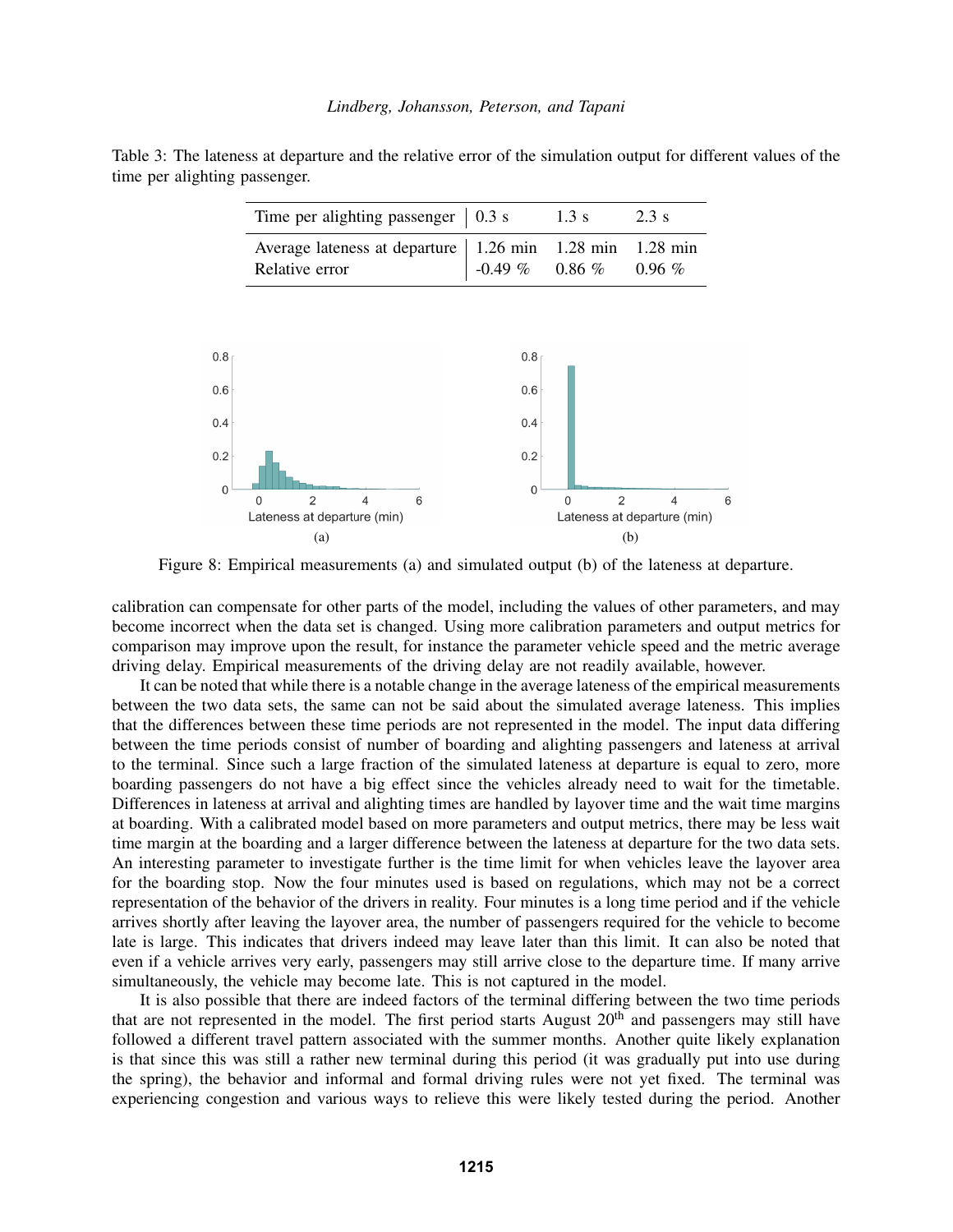possible reason for the difference between simulated and measured average lateness is the somewhat small size of the empirical data sets. Two weeks give a set of only ten averages of the lateness at departure. It can also be noted that the lognormal distribution describing the delay at arrival for the validation data set seems to have a worse fit to the data (see Figure [3a\)](#page-4-1). This could have effects on the results and can be investigated further.

# <span id="page-10-3"></span>6 CONCLUSIONS AND FUTURE RESEARCH

In this research, a discrete event simulation model is adapted to the Slussen bus terminal in Stockholm, Sweden. The adaptation includes modeling of three new types of stops. Using four weeks of empirical data, the model has been calibrated by adjusting the parameter time per boarding passenger and comparing simulated and measured average lateness at departure. The same quantity was then used to validate the model against a separate empirical data set of two weeks. The resulting difference between simulated and empirically measured average lateness at departure shows a need for a more advanced calibration approach using more empirical data than readily available, or possibly a more advanced model. A sensitivity analysis of the time per alighting passenger was also carried out, which showed that the parameter had only a marginal effect on the simulation results.

In future research, this promising new area of bus terminal simulation will be further explored and the first approach to model validation expanded. This includes investigations on new data sources, and with this, more calibration parameters and output metrics for comparisons. It is also of interest to investigate the effects of terminal rules and related simplifications of the model. In a later stage, the model can be used to test various bus terminal designs and solutions in order to give general advice and guidelines. It could also be used to optimize the stop allocation planning at a bus terminal.

### ACKNOWLEDGMENTS

This research was done in collaboration with K2 – The Swedish Knowledge Centre for Public Transport. We would also like to thank the Transport Administration, Stockholm County Council, as well as Keolis, Nobina, and Arriva for access to empirical data and helpful ideas.

### **REFERENCES**

<span id="page-10-4"></span>Adhvaryu, B. 2006. "Design of Bus Station: A Case Study in Brighton". *Traffic Engineering and Control* 47(5):182–186.

- <span id="page-10-0"></span>Al-Mudhaffar, A., A. Nissan, and K.-L. Bang. 2016. "Bus Stop and Bus Terminal Capacity". ˚ *Transportation Research Procedia* 14:1762–1771.
- <span id="page-10-6"></span>Fernández, R. 2010. "Modelling Public Transport Stops by Microscopic Simulation.". Transportation Research Part C 18:856-868 (Special Issue on Transportation Simulation).
- <span id="page-10-5"></span>Figueras Jové, J., and J. Casanovas-García. 2018. "Modelling and Analysis of Intermodal Passenger Operations in a Cruise Terminal". In *Proceedings of the 2018 Winter Simulation conference*, edited by M. Rabe, A. Juan, N. Mustafee, A. Skoogh, S. Jain, and B. Johansson, 1515–1526. Piscataway, New Jersey: IEEE.
- <span id="page-10-1"></span>Lindberg, T., A. Peterson, and A. Tapani. 2017. "A Simulation Model of Local Public Transport Access at a Railway Station". In *7 th International Conference on Railway Operations Modelling and Analysis (RailLille2017)*. April 4th–7th, Lille, France.
- <span id="page-10-2"></span>Lindberg, T., A. Peterson, and A. Tapani. 2018. "A Simulation Model for Assessment and Evaluation of Bus Terminal Design". In *the Conference on Advanced Systems in Public Transport and TransitData*. July 23rd–25th, Brisbane, Australia.
- <span id="page-10-11"></span>Moore, D. S., and G. P. McCabe. 1999. *Introduction to the Practice of Statistics*. 3rd ed. New York: W. H. Freeman and Company.
- <span id="page-10-10"></span>Neubert, L., L. Santen, A. Schadschneider, and M. Schreckenberg. 1999. "Single-Vehicle Data of Highway Traffic: A Statistical Analysis.". *Physical Review E* 60(6):6480–90.
- <span id="page-10-9"></span>Rietveld, P., F. Bruinsma, and D. Van Vuuren. 2001. "Coping with Unreliability in Public Transport Chains: A Case Study for Netherlands". *Transportation Research Part A: Policy and Practice* 35(6):539–559.
- <span id="page-10-8"></span>SL 2016. "Fakta om SL och Länet 2016". AB Storstockholms Lokaltrafik. https://sl.se/contentassets/ 9314f2e3ea1a4890b5e25d8fa5092c9a/sl och lanet 2016.compressed.pdf, accessed June 4th 2020.
- <span id="page-10-7"></span>Tan, J., Z. Li, L. Li, Y. Zhang, and L. Lu. 2013. "Berth Assignment Planning for Multi-Line Bus Stops". *Journal of Advanced Transportation* 48(7):750–765.